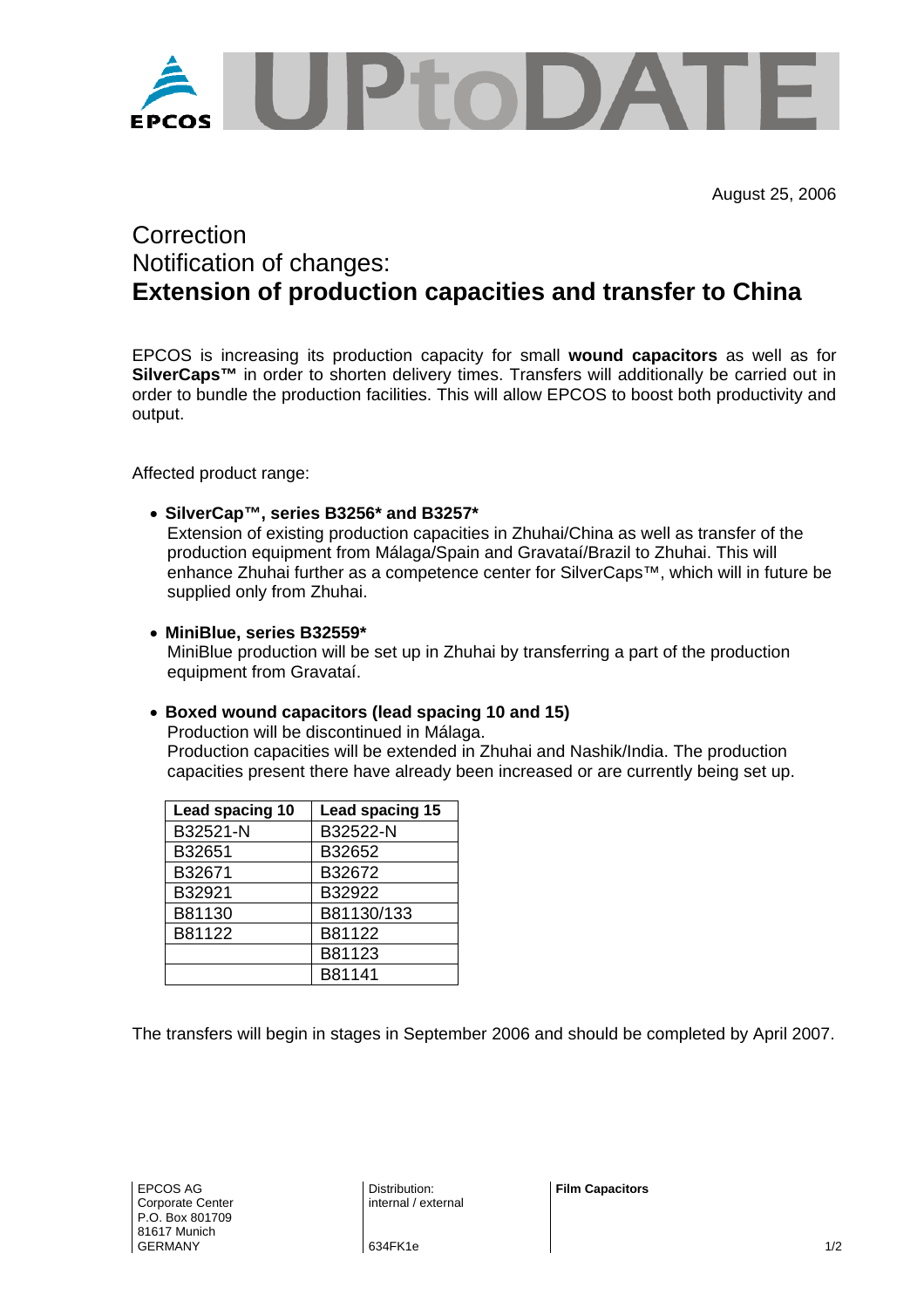

August 25, 2006

## **Quality**

The production facilities at Nashik and Zhuhai are certified to ISO TS 16949 and their output quality is identical to that of the factories in Málaga and Gravataí.

#### **Logistics**

The 15-digit ordering codes remain unchanged. During the transfer period, deliveries may be made from various locations.

- Enclosure: Notification of changes (PCN) wound boxed film capacitors in LS 10/15 Notification of changes (PCN) SilverCap NEW Notification of changes (PCN) MiniBlue
- **Contact**: Martina Auer, FK DC PM, Mch M/Ku

**Customers should address inquiries straight to their EPCOS sales contacts.**

Distribution: internal / external **Film Capacitors** 

634FK1e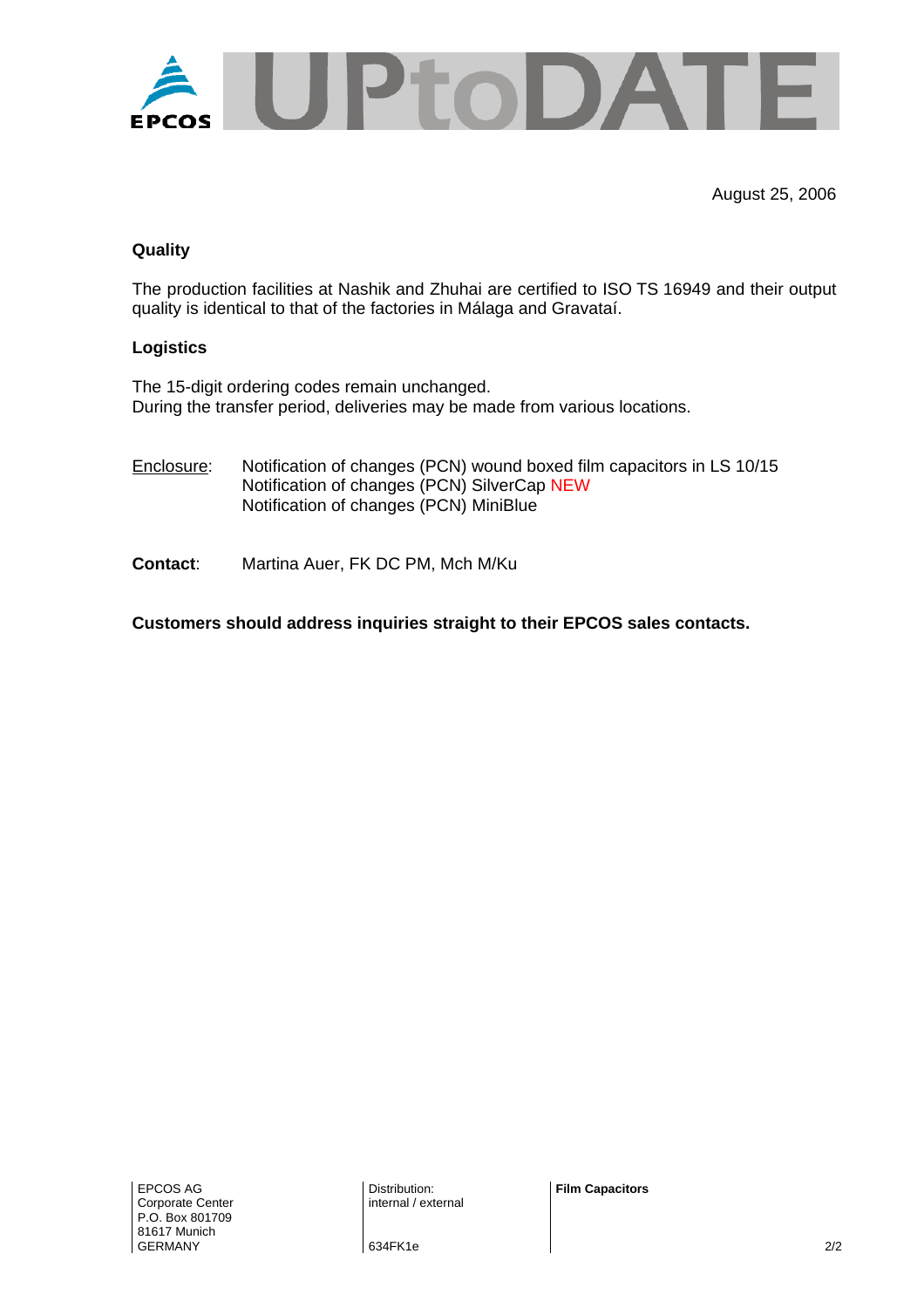

## **Product / Process Change Notification Produkt-/ Prozess-Änderungsmitteilung**

| 1. ID No. / ID-Nr.: 600063                                                                                                                                                                                                                                                                                                                                                                                                                                                                                                                                                                                                                            |                                                                              | 2. Date of announcement / Datum der Ankündigung: Aug. 10, 2006                       |                                                                                             |                                             |
|-------------------------------------------------------------------------------------------------------------------------------------------------------------------------------------------------------------------------------------------------------------------------------------------------------------------------------------------------------------------------------------------------------------------------------------------------------------------------------------------------------------------------------------------------------------------------------------------------------------------------------------------------------|------------------------------------------------------------------------------|--------------------------------------------------------------------------------------|---------------------------------------------------------------------------------------------|---------------------------------------------|
| 3. Type $/$<br>Produktgruppe:<br>wound boxed<br>EMI/MKP/MKT film<br>capacitors in LS 10<br>and LS 15/<br>gebecherte<br>EMI/MKP/MKT Folien-<br>Kondensatoren im RM<br>10 und RM 15                                                                                                                                                                                                                                                                                                                                                                                                                                                                     | B32521/2-N<br>B32651/2<br>B32671/2<br>B32921/2<br>B81123 LS15<br>B81141 LS15 | Old ordering code /<br>Alte Bestell-Nr.:<br>B81130 LS10 and 15<br>B81122 LS10 and 15 | New ordering code /<br><b>Neue Bestell-Nr.:</b><br>no change /<br>keine Änderung            | Customer part number /<br>Kundensachnummer: |
| 4. Description of change / Beschreibung der Änderung:                                                                                                                                                                                                                                                                                                                                                                                                                                                                                                                                                                                                 |                                                                              |                                                                                      |                                                                                             |                                             |
| Transfer of the remaining production of LS 10 wound boxed film capacitors from Málaga/Spain to the<br>factories in Nashik/India and Zhuhai/China. All processes will remain unchanged. No production<br>equipment will be transferred, but the production range of the individual factories will be adjusted./<br>Die restliche noch in Málaga/Spanien vorhandene Produktion von gebecherten RM 10 Folien-<br>Kondensatoren wird in die Werke nach Nashik/Indien und Zhuhai/China verlagert. Alle Prozesse bleiben<br>unverändert. Produktionsmaschinen werden nicht verlagert, nur das Produktionsspektrum der einzelnen<br>Fabriken wird angepasst. |                                                                              |                                                                                      |                                                                                             |                                             |
|                                                                                                                                                                                                                                                                                                                                                                                                                                                                                                                                                                                                                                                       |                                                                              |                                                                                      | 5. Effect on the product or for customers (quality, specification, lead time) /             |                                             |
| Auswirkung auf das Produkt oder für den Kunden (Qualität, Spezifikation, Lieferzeiten):<br>No change in appearance, function, quality, reliability or processability./                                                                                                                                                                                                                                                                                                                                                                                                                                                                                |                                                                              |                                                                                      |                                                                                             |                                             |
|                                                                                                                                                                                                                                                                                                                                                                                                                                                                                                                                                                                                                                                       |                                                                              |                                                                                      | Keine Auswirkungen auf Aussehen, Funktion, Qualität, Zuverlässigkeit oder Verarbeitbarkeit. |                                             |
| 6. Quality assurance measures / Maßnahmen zur Qualitätssicherung:                                                                                                                                                                                                                                                                                                                                                                                                                                                                                                                                                                                     |                                                                              |                                                                                      |                                                                                             |                                             |
| All quality procedures currently followed in Málaga for LS 10 film capacitors will also apply to all<br>transferred products: definition of specific characteristics, FMEA, control plan, SPC, Cpk. An intensive<br>outgoing inspection will be performed during the ramp-up phase. EPCOS India Pvt. Ltd. and EPCOS<br>Zhuhai are certified to ISO/TS 16949./                                                                                                                                                                                                                                                                                         |                                                                              |                                                                                      |                                                                                             |                                             |
| Alle Standards nach denen jetzt in Málaga gebecherte RM 10 Folien-Kondensatoren produziert werden,<br>gelten auch für alle verlagerten Produkte: Definition spezifischer Eigenschaften, FMEA, Ablaufplan, SPC,<br>Cpk. Während der Übergangsphase wird eine intensivierte Ausgangskontrolle durchgeführt. EPCOS India<br>Pvt. Ltd. und EPCOS Zhuhai sind zertifiziert nach ISO/TS 16949.                                                                                                                                                                                                                                                              |                                                                              |                                                                                      |                                                                                             |                                             |
| 7. Scheduled date of introduction / Geplante Einführung: End of transfer 04/2007                                                                                                                                                                                                                                                                                                                                                                                                                                                                                                                                                                      |                                                                              |                                                                                      |                                                                                             |                                             |
| 8. Customer feedback / Rückmeldung vom Kunden:<br>If EPCOS does not receive notification to the contrary within a period of 10 weeks, EPCOS assumes that<br>the customer agrees to the change. For an interim period we cannot rule out that old as well as new<br>products will be shipped.<br>Falls EPCOS innerhalb von 10 Wochen keine gegenteilige Mitteilung erhält, geht EPCOS davon aus, dass<br>die geplante Änderung vom Kunden akzeptiert ist. Innerhalb einer Übergangszeit kann es vorkommen,<br>dass sowohl alte wie auch neue Ware geliefert wird.                                                                                      |                                                                              |                                                                                      |                                                                                             |                                             |
| <b>Quality Management:</b>                                                                                                                                                                                                                                                                                                                                                                                                                                                                                                                                                                                                                            |                                                                              |                                                                                      | Signature                                                                                   |                                             |
| Name: Manuela Alvarez<br>sgd.                                                                                                                                                                                                                                                                                                                                                                                                                                                                                                                                                                                                                         |                                                                              |                                                                                      |                                                                                             |                                             |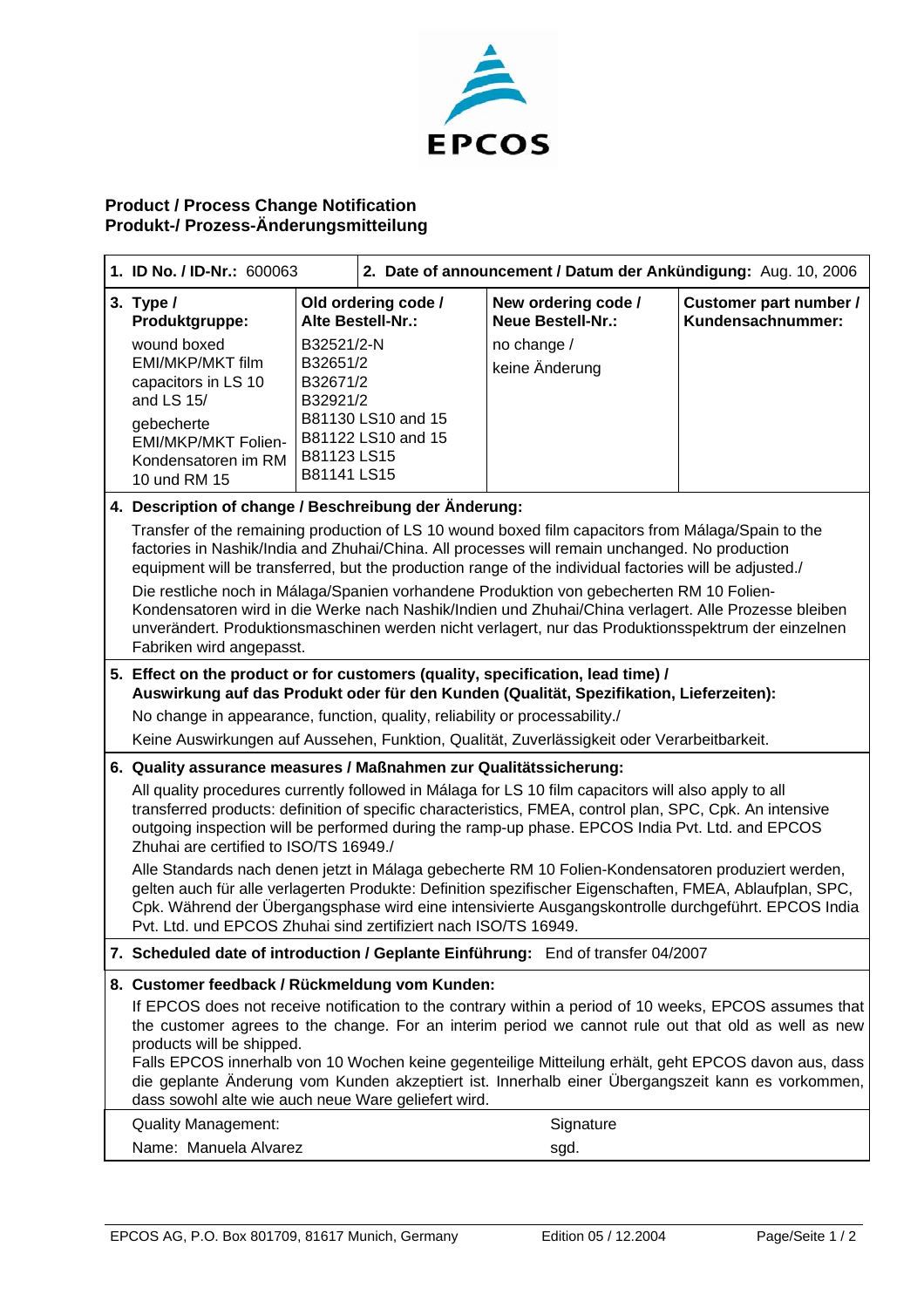

Product Marketing: Tel: +49 89 636-22483 Signature Fax: +49 89 636-24818 sgd. Martina Auer E-mail: martina.auer@epcos.com Name: Martina Auer

Customer acknowledgement **Signature** Signature Bestätigung durch den Kunden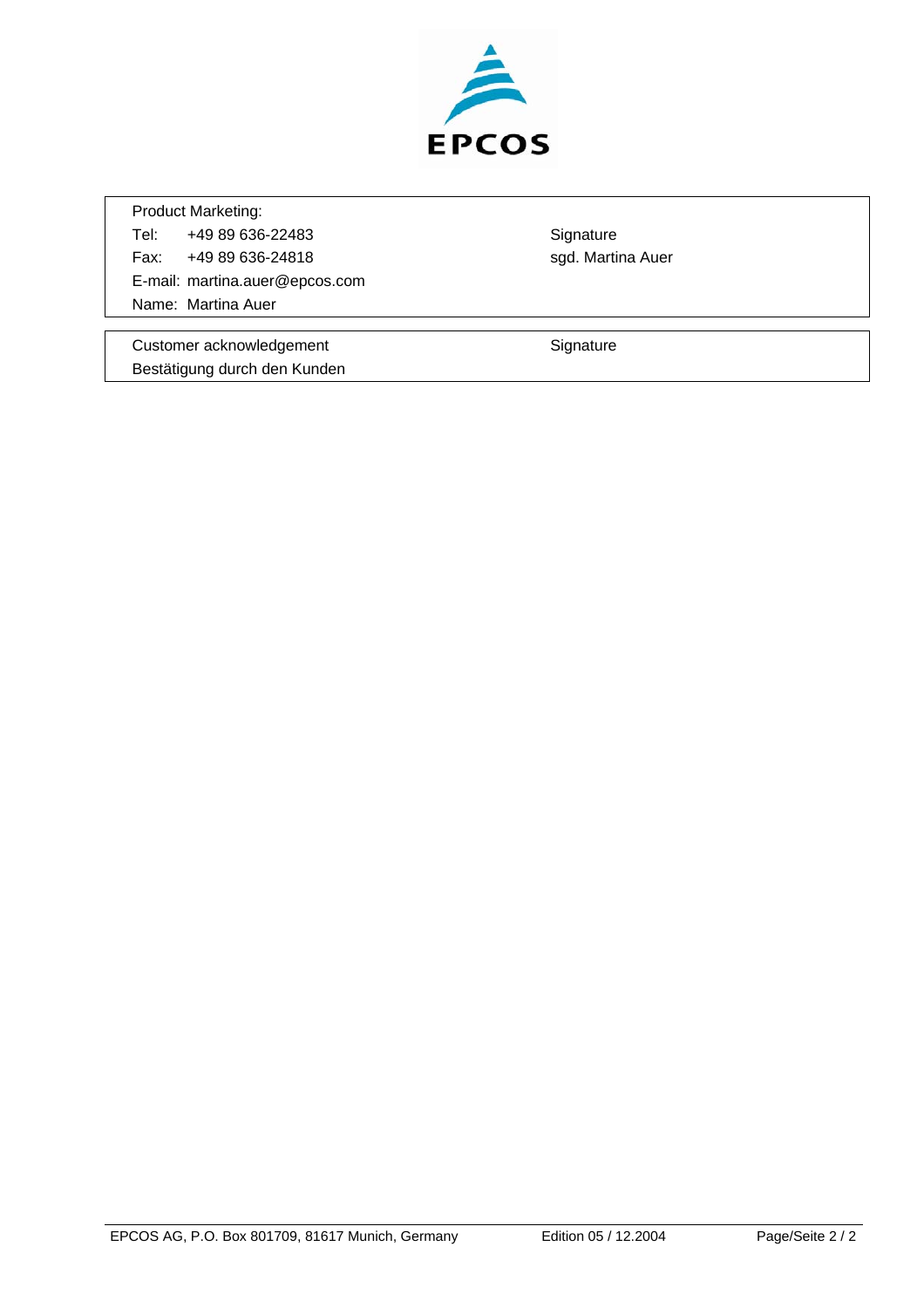

## **Product / Process Change Notification Produkt-/ Prozess-Änderungsmitteilung**

| 1. ID No. / ID-Nr.: 600064                                                                                                                                                                                                                                                                                                                                                                                                                                                                                                                                       |                  | 2. Date of announcement / Datum der Ankündigung: Aug. 25, 2006 |                                                                                             |                                             |
|------------------------------------------------------------------------------------------------------------------------------------------------------------------------------------------------------------------------------------------------------------------------------------------------------------------------------------------------------------------------------------------------------------------------------------------------------------------------------------------------------------------------------------------------------------------|------------------|----------------------------------------------------------------|---------------------------------------------------------------------------------------------|---------------------------------------------|
| 3. Type $/$<br>Produktgruppe:<br>SilverCap™                                                                                                                                                                                                                                                                                                                                                                                                                                                                                                                      | B3256*<br>B3257* | Old ordering code /<br>Alte Bestell-Nr.:                       | New ordering code /<br><b>Neue Bestell-Nr.:</b><br>no change/<br>keine Änderung             | Customer part number /<br>Kundensachnummer: |
| 4. Description of change / Beschreibung der Änderung:                                                                                                                                                                                                                                                                                                                                                                                                                                                                                                            |                  |                                                                |                                                                                             |                                             |
| Transfer of the remaining production of unencapsulated film capacitors (SilverCaps) together with the<br>production equipment from Málaga/Spain and Gravataí/Brazil to the factory in Zhuhai/China. All processes<br>will remain unchanged./                                                                                                                                                                                                                                                                                                                     |                  |                                                                |                                                                                             |                                             |
| Die restlichen noch in Málaga/Spanien und Gravataí/Brasilien vorhandene Produktion von nackten Folien-<br>Kondensatoren (SilverCaps) wird zusammen mit den Fertigungsanlagen in die Fabrik nach Zhuhai/China<br>verlagert. Alle Prozesse bleiben unverändert.                                                                                                                                                                                                                                                                                                    |                  |                                                                |                                                                                             |                                             |
| 5. Effect on the product or for customers (quality, specification, lead time) /<br>Auswirkung auf das Produkt oder für den Kunden (Qualität, Spezifikation, Lieferzeiten):                                                                                                                                                                                                                                                                                                                                                                                       |                  |                                                                |                                                                                             |                                             |
| No change in appearance, function, quality, reliability or processability./                                                                                                                                                                                                                                                                                                                                                                                                                                                                                      |                  |                                                                |                                                                                             |                                             |
|                                                                                                                                                                                                                                                                                                                                                                                                                                                                                                                                                                  |                  |                                                                | Keine Auswirkungen auf Aussehen, Funktion, Qualität, Zuverlässigkeit oder Verarbeitbarkeit. |                                             |
| 6. Quality assurance measures / Maßnahmen zur Qualitätssicherung:                                                                                                                                                                                                                                                                                                                                                                                                                                                                                                |                  |                                                                |                                                                                             |                                             |
| All quality procedures currently followed in Málaga und Gravataí for SilverCaps will also apply to all<br>transferred products: definition of specific characteristics, FMEA, control plan, SPC, Cpk. An intensive<br>outgoing inspection will be performed during the ramp-up phase. EPCOS Zhuhai is certified to ISO/TS<br>16949./                                                                                                                                                                                                                             |                  |                                                                |                                                                                             |                                             |
| Alle Standards nach denen jetzt in Málaga und Gravataí SilverCaps produziert werden, gelten auch für<br>alle verlagerten Produkte: Definition spezifischer Eigenschaften, FMEA, Ablaufplan, SPC, Cpk. Während<br>der Übergangsphase wird eine intensivierte Ausgangskontrolle durchgeführt. EPCOS Zhuhai ist zertifiziert<br>nach ISO/TS 16949.                                                                                                                                                                                                                  |                  |                                                                |                                                                                             |                                             |
|                                                                                                                                                                                                                                                                                                                                                                                                                                                                                                                                                                  |                  |                                                                | 7. Scheduled date of introduction / Geplante Einführung: End of transfer 04/2007            |                                             |
| 8. Customer feedback / Rückmeldung vom Kunden:<br>If EPCOS does not receive notification to the contrary within a period of 10 weeks, EPCOS assumes that<br>the customer agrees to the change. For an interim period we cannot rule out that old as well as new<br>products will be shipped.<br>Falls EPCOS innerhalb von 10 Wochen keine gegenteilige Mitteilung erhält, geht EPCOS davon aus, dass<br>die geplante Änderung vom Kunden akzeptiert ist. Innerhalb einer Übergangszeit kann es vorkommen,<br>dass sowohl alte wie auch neue Ware geliefert wird. |                  |                                                                |                                                                                             |                                             |
| <b>Quality Management:</b>                                                                                                                                                                                                                                                                                                                                                                                                                                                                                                                                       |                  |                                                                | Signature                                                                                   |                                             |
| Name: Manuela Alvarez                                                                                                                                                                                                                                                                                                                                                                                                                                                                                                                                            |                  |                                                                | sgd.                                                                                        |                                             |
| Product Marketing:                                                                                                                                                                                                                                                                                                                                                                                                                                                                                                                                               |                  |                                                                |                                                                                             |                                             |
| +49 89 636-22483<br>Tel:                                                                                                                                                                                                                                                                                                                                                                                                                                                                                                                                         |                  |                                                                | Signature                                                                                   |                                             |
| +49 89 636-24818<br>Fax:                                                                                                                                                                                                                                                                                                                                                                                                                                                                                                                                         |                  |                                                                | sgd. Martina Auer                                                                           |                                             |
| E-mail: martina.auer@epcos.com                                                                                                                                                                                                                                                                                                                                                                                                                                                                                                                                   |                  |                                                                |                                                                                             |                                             |
| Name: Martina Auer                                                                                                                                                                                                                                                                                                                                                                                                                                                                                                                                               |                  |                                                                |                                                                                             |                                             |
| Customer acknowledgement                                                                                                                                                                                                                                                                                                                                                                                                                                                                                                                                         |                  |                                                                | Signature                                                                                   |                                             |

Bestätigung durch den Kunden